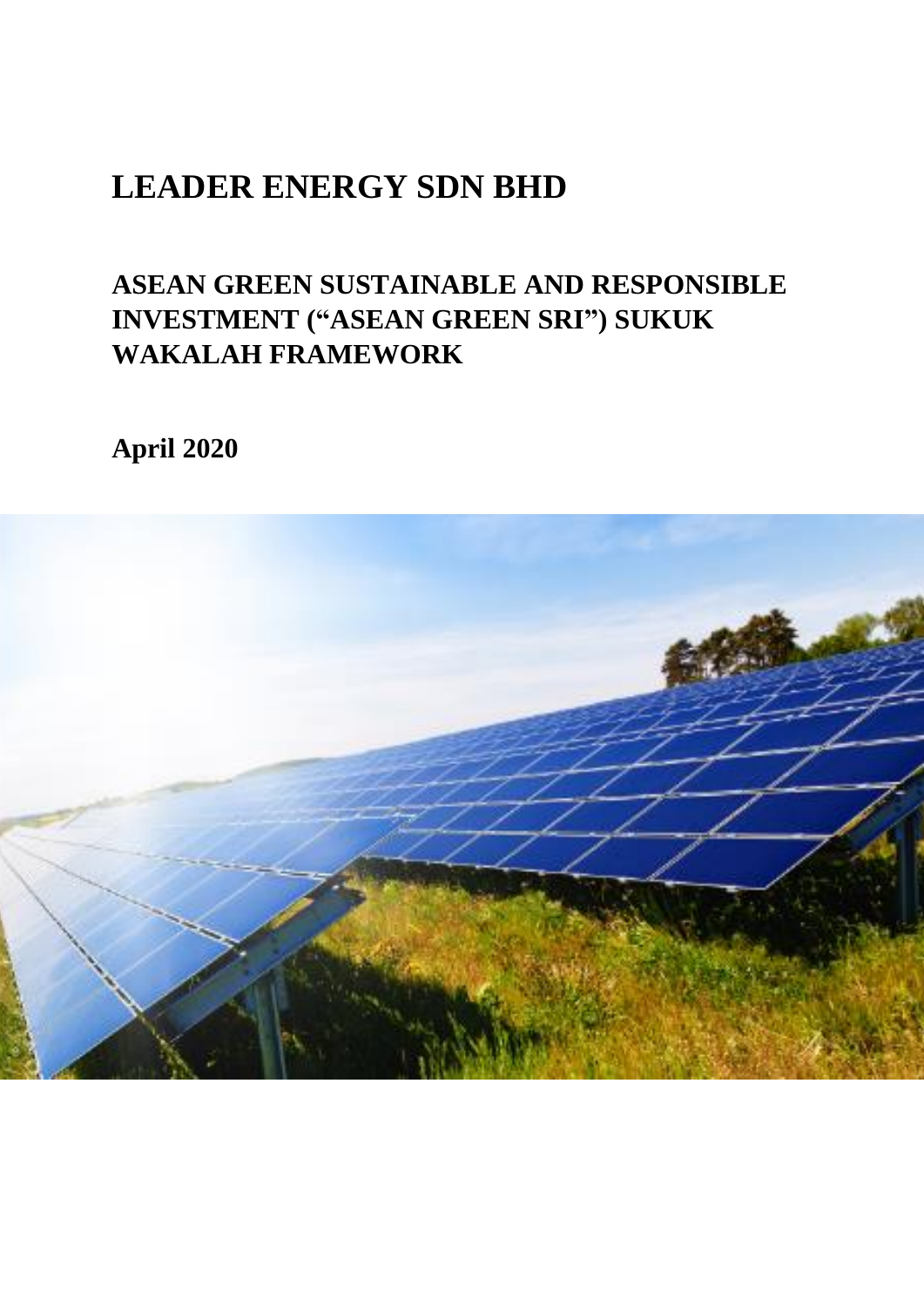## **1. Introduction**

1

Leader Energy Sdn Bhd ("**LESB**") is an investment holding company which is wholly owned by HNG Capital Sdn Bhd ("**HNGC**"), a company that has extensive experience in the power sector since 1994, mainly through owning, developing and operating power plants in Cambodia and Vietnam. Today LESB continue to fulfill its vision of building a balanced portfolio of generation technologies and geographical diversification in the high-growth markets of Southeast Asia in a safe, sustainable and environmentally responsible manner.

In December 2016, HNGC was awarded a 21-year PPA concession by public tender for a net 29MWac greenfield solar photovoltaic power plant located in Sungai Petani, Kedah, Malaysia under Malaysia's Large-Scale-Solar "LSS" 1 bidding programme program which HNGC had then informed the Energy Commission Malaysia that Leader Solar Energy Sdn Bhd ("LSE I") will be the project company to undertake project and LESB has subsequently acquired 100% of the equity shareholding of LSE I. The LSE I's project was successfully completed and achieved commercial operation in October 2018.

Leveraging the solar power knowledge that LESB gained in LSS1, it won a second 21-year PPA concession for a net 20MWac greenfield solar photovoltaic power plant in Malaysia's LSS2 bidding programme. The project, Leader Solar Energy II Sdn Bhd ("**LSE II**") is also located in Kedah, Malaysia and has achieved commercial operation in February 2020.

LESB will continue to expand its footprint in renewable energy projects across core markets in Southeast Asia.

This ASEAN Green SRI Sukuk Wakalah Framework sets out LESB's policy in terms of the proposed issuance of ASEAN Green SRI Sukuk Wakalah. It is developed in line with the Securities Commission Malaysia ("SC") SRI Sukuk Framework<sup>1</sup> and ASEAN Capital Markets Forum ("ACMF")'s ASEAN Green Bond Standards<sup>2</sup> based on the International Capital Markets Association ("**ICMA**")'s Green Bond Principles. It is the Issuer's intention to apply best market practices as the standards develop from time to time. At the point of issuance, LESB has complied with relevant environmental, social and governance standards or recognised best practices relating to its ASEAN Green SRI Sukuk Wakalah

<sup>&</sup>lt;sup>1</sup> Chapter 7 of Part 3, Section 3 of the Guideline on Unlisted Capital Market Products under the Lodge and Launch Framework (first issued on 9 March 2015 and revised on 26 November 2019) (as amended from time to time). Refe[r https://www.sc.com.my/api/documentms/download.ashx?id=84491531-2b7e-4362-bafb-83bb33b07416](https://www.sc.com.my/api/documentms/download.ashx?id=84491531-2b7e-4362-bafb-83bb33b07416)

<sup>&</sup>lt;sup>2</sup> ASEAN Green Bond Standards by ASEAN Capital Markets Forum (first issued on November 2017 and revised on October 2018). Refer [https://www.theacmf.org/initiatives/sustainable-finance/asean-green-bond](https://www.theacmf.org/initiatives/sustainable-finance/asean-green-bond-standards)[standards](https://www.theacmf.org/initiatives/sustainable-finance/asean-green-bond-standards)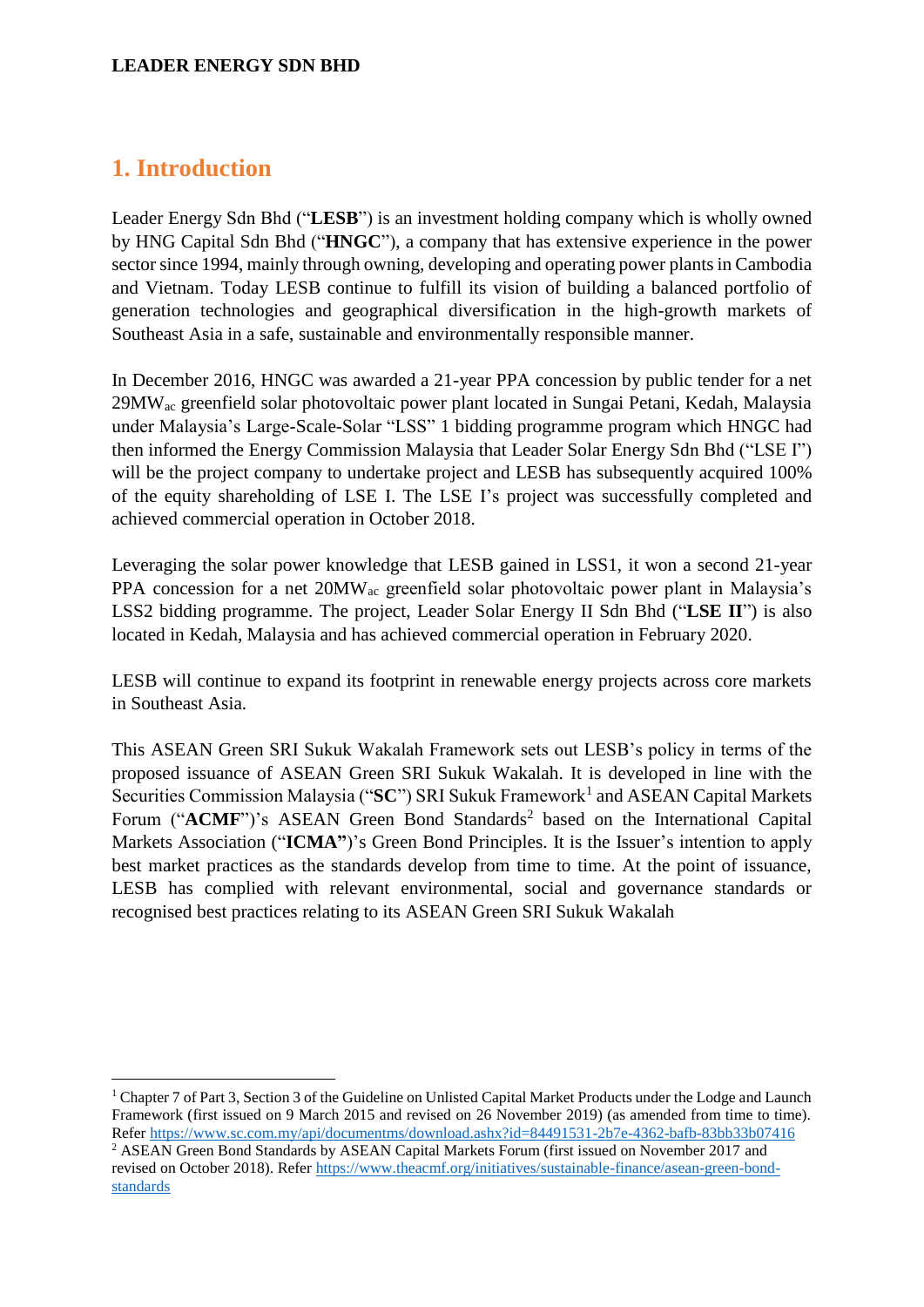## **2. ASEAN Green SRI Sukuk Wakalah Framework**

LESB intends to issue the ASEAN Green SRI Sukuk Wakalah, with the aim of financing climate and environmentally friendly solar projects which also contributes to the social and economic development of the communities.

LESB's ASEAN Green SRI Sukuk Wakalah Framework adopts the relevant standards under SC's SRI Sukuk Framework and ACMF's ASEAN Green Bond Standards based on the ICMA's Green Bond Principles, covering the following core components:

- (i) Utilisation of proceeds;
- (ii) Process for project evaluation and selection;
- (iii) Health, safety and environmental (HSE) measures during construction and operation  $\&$ maintenance period;
- (iv) Management of proceeds; and
- (iv) Reporting.

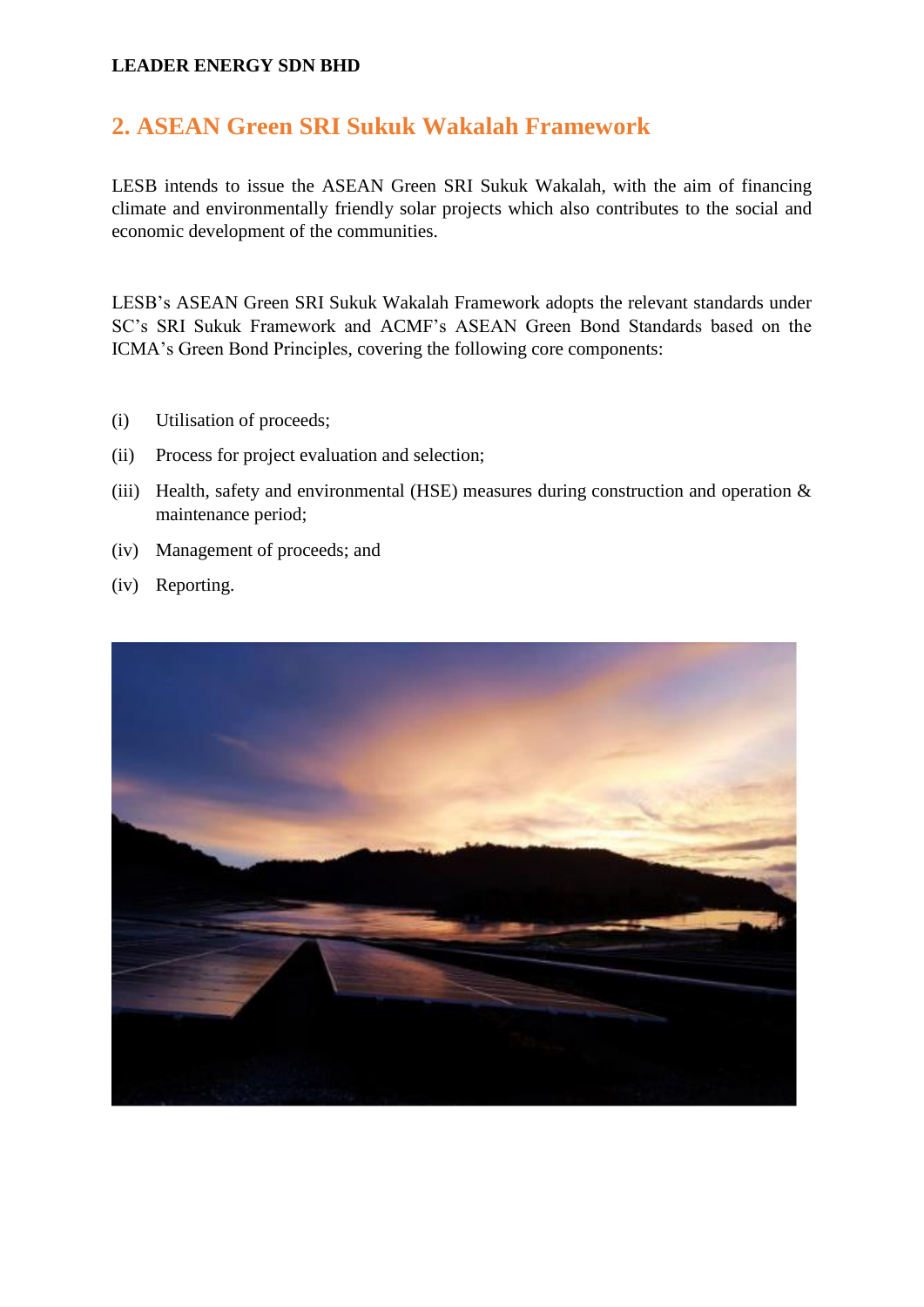## 2.1 Utilisation of Proceeds

Proceeds from the ASEAN Green SRI Sukuk Wakalah issuance shall be used to pre-fund the 'Finance Service Reserve Account' Minimum Required Balance<sup>3</sup>, pay all fees and expenses in relation to the issuance of the ASEAN Green SRI Sukuk Wakalah, and part-finance and/or part-reimburse the total development costs of (a) 29MWac solar project in Kuala Muda, Kedah by LSE I and (b) 20MWac solar project in Kuala Muda, Kedah by LSE II.

The development of LESB's solar farms meets a number of objectives under the SRI Sukuk Framework by SC:

| Objectives /                                                             | <b>Descriptions</b>                                                                                                                                                                                                                                                                                                                                                                           |  |
|--------------------------------------------------------------------------|-----------------------------------------------------------------------------------------------------------------------------------------------------------------------------------------------------------------------------------------------------------------------------------------------------------------------------------------------------------------------------------------------|--|
| <b>Eligible Green SRI Projects</b>                                       |                                                                                                                                                                                                                                                                                                                                                                                               |  |
| <b>Renewable Energy</b>                                                  | Production of renewable energy (solar), in line with several<br>national roadmaps such as Renewable Energy Transition<br>Roadmap (RETR) 2035 that aims to boost renewables share<br>to 20% Malaysia's power mix by 2025; and Shared<br>Prosperity Vision 2030 which also stresses on renewable<br>energy and green economy as two of the 15 proposed Key<br><b>Economic Growth Activities</b> |  |
| Reducing greenhouse gas<br>emission; Pollution<br>prevention and control | Electricity generated from solar farms is expected to<br>contribute towards sustainable electricity supply and the<br>reduction of carbon emission in Malaysia in line with the<br>National Renewable Energy Policy, and National Green<br><b>Technology Policy of Malaysia</b>                                                                                                               |  |
| Improving the quality of life<br>of the society                          | Upgrading of village road located beside the solar panels<br>sites improves the connectivity in the area. In addition,<br>LESB has also carried out some patching and smoothing of<br>the ground surface surrounding a local prayer house and<br>kindergarten, to further improve the living environment of<br>the village                                                                    |  |

<sup>1</sup> <sup>3</sup> LESB shall maintain, at all times, amount equal to sum of the next six (6) months periodic distribution and next twelve (12) months principal due and payable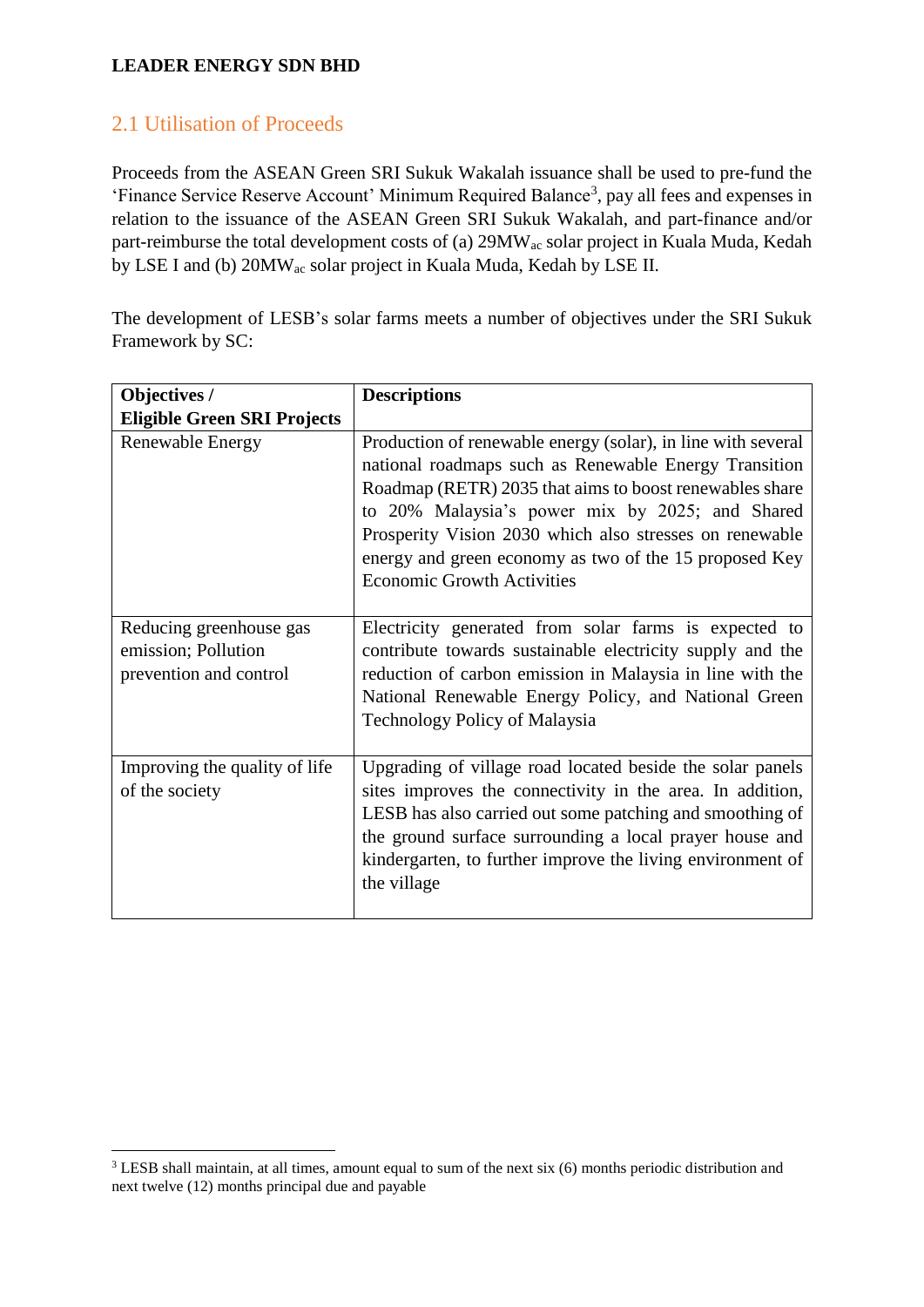## 2.2 Process for Project Evaluation and Selection

The heart of LESB's corporate sustainability commitment is an appreciation of the need to protect and preserve the natural environment where LESB's projects are located. With respect to air emissions, water, effluent and safeguarding biodiversity, LESB's guiding principle for project development, ownership and operation is to meet or exceed both local environmental codes and standards.

LESB seeks to develop energy solutions that are the most appropriate for the local economies in the markets in which it operates. LESB adheres to international standards, continuously monitor its performance and make environmentally responsible and safe operations as its priority.

LESB foresees renewable energy to be a major contributor to its growth story in the energy sector, relative to thermal power generation and LESB is continuously building its core competence in project development and operations and maintenance to reflect the growing vision of renewable energy. For example, LESB's first solar power project used a turnkey engineering, procurement, construction and commissioning provider, while the second solar power project is being undertaken in packages without a turnkey contractor. LESB will replicate and enhance on this internal competence building as it moves into other forms of renewable energy, such as wind power generation, to take us forward.

## 2.3 Health, safety and environmental (HSE) measures during construction and operation & maintenance (O&M) period

#### **(a) HSE Considerations in Site Selection**

LSE I is located on a land (49.2275 hectares) in Mukim Sungai Pasir, Sungai Petani, Kedah. This land was selected considering availability of high solar irradiance level, good accessibility, adequate topography that does not require significant levelling, low population density of the surrounding area and not close to high ecological value so that it would not create undue disturbance.

LSE II is located on a land (29.124 acres) in Bukit Selambau, Sungai Petani, Kedah. This land was selected considering availability of high solar irradiance level, very low population density of the surrounding area and not close to high ecological value so that it would not create undue disturbance and located near to LSE1 for more effective and efficient management.

Before construction, LSE I & LSE II have performed power system study, environmental mitigation and protection study, geotechnical investigation, hydrology and hydraulic study, technical due diligence study and geological terrain mapping (LSE II only) to systematically identify the key environmental risks and mitigating plans pertaining to the construction, operation and maintenance of the plants.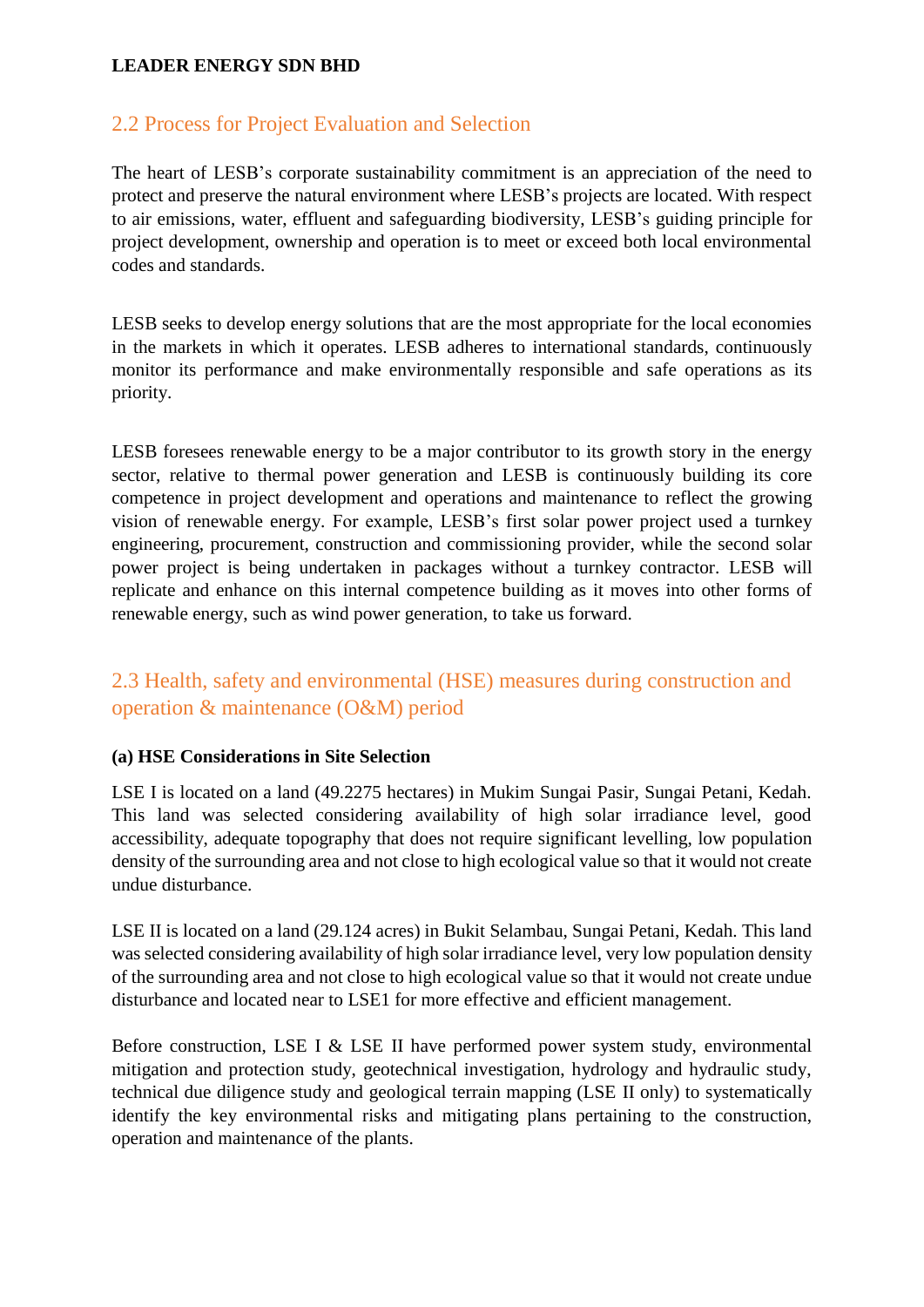#### **(b) HSE Considerations in the Supplier Selection Process**

LSE I has undertaken the construction of the project under two packages, i.e. (a) the solar package and (b) the transmission line package and awarded to two local contractors on a turnkey basis. The arrangement for LSE II is similar except that LSE II handles the procurement of key equipment (i.e. modules & inverters).

The contractors' selection involved an evaluation of technical capability, track records, financial strength, contractor's construction plan as well as health, safety and environmental management plan and etc. The contractors are required to comply with local regulations pertaining to environmental, safety and health.

The local contractors were appointed as they are more familiar with local regulations, local customs and would employ local materials as much as possible.

#### **(c) HSE Considerations During the Construction Phase**

LSE I has conducted a meeting with nearby villagers to introduce the solar farm development and explained the health and safety measures implemented. LSE II did not conduct this exercise as there is no inhabitant nearby the land. There was no publicly voiced opposition to the LSE I and LSE II development.

To minimise the disturbance to the environment, LSE I and LSE II used higher rating modules available at that point of time to maximise the ratio of energy output to land area. Additionally, LSE I has avoided the development at the water tank area (built by SADA – state water authority) on LSE I land. LSE I has also upgraded the village road located beside the solar farm as part of it corporate social responsibility program to the nearby villagers, thereby enhancing their living environment.

LSE I and LSE II contractors have designed the solar farm in compliance with all regulations pertaining to health, safety and environmental. Properly designed internal drainage system and diversion drains were built to maintain the natural flow of the rain water, this will in turn reduces the soil erosion. Silt traps are used to ensure minimal discharge of silt to natural river stream.

All power transformers are delivered with a proper oil containment tanks to prevent the seepage of transformer oil into the ground should there be an oil leak from the transformers.

In addition, the contractors are required to implement proper health, safety and environmental management plan that comply with applicable regulations during the construction period. For example, the contractors are required to put a full-time site safety officers to coordinate the safety activities, maintain site cleanliness and tidiness, establish a proper waste disposal process and establish necessary signboard to create health and safety awareness to the employees, suppliers, nearby residents and etc. Regular tool-box meetings and briefings were held throughout the construction period of the projects.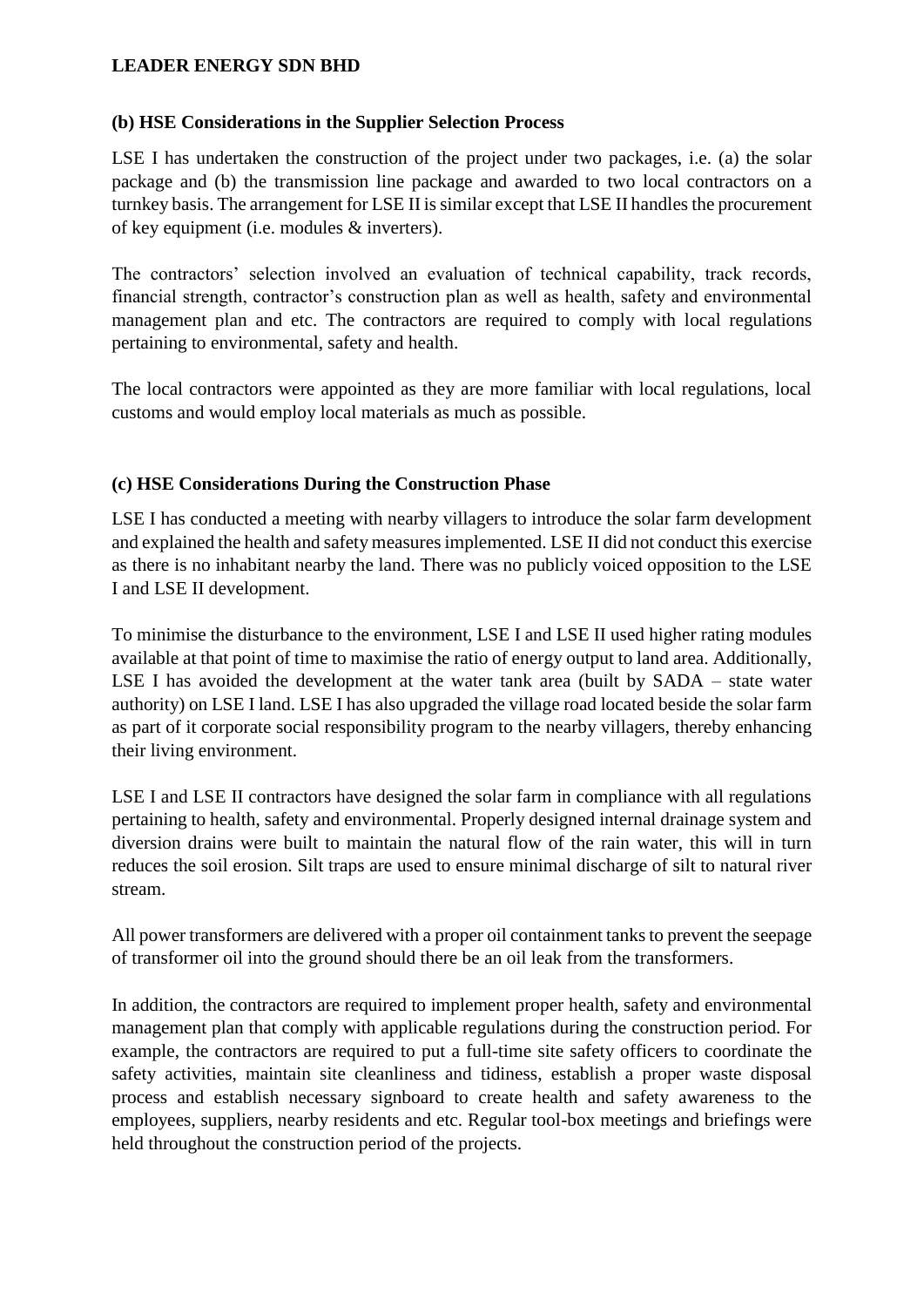There was no health, safety and environmental issue reported during the construction period. Even though there were some near misses reported during the construction period, but both the projects were completed with zero incident reported.

## **(d) HSE Considerations During the Operation Phase**

During the operation  $\&$  maintenance phase, LSE I  $\&$  LSE II have established all the necessary signboards and notices to create health and safety awareness to the employees, suppliers, nearby residents and contractors. Safety procedures implemented including provision of necessary safety gears to staffs, provision of safety training to staffs, issuance of permit to work (PTW) and etc.

Environmental measures implemented includes maintaining the cleanliness and tidiness of the solar farms, perform periodical checks for possible land erosion, ensure smooth flow of drainage and retention ponds. Permanent silt traps cum water retention ponds were built to ensure no direct discharge of silt into natural river stream & act as flood control. Natural vegetation (grass cover) are planted to provide the erosion control within the plants.

## 2.4 Management of Proceeds

The proceeds generated from the solar farm will be deposited into the accounts and utilized in accordance with the terms and conditions under the financing documents of the ASEAN Green SRI Sukuk Wakalah. Signatories prior to and upon the occurrence of a dissolution event are summarised below:

| Designated account          | Signatories prior to event of | Signatories upon event of |
|-----------------------------|-------------------------------|---------------------------|
|                             | default                       | default                   |
| Disbursement account        | <b>Security Trustee</b>       | <b>Security Trustee</b>   |
| Revenue account             | <b>Security Trustee</b>       | <b>Security Trustee</b>   |
| Project revenue account     | <b>Security Trustee</b>       | <b>Security Trustee</b>   |
| Project operating account   | Project Company               | <b>Security Trustee</b>   |
| Maintenance reserve account | Project Company               | <b>Security Trustee</b>   |
| Finance payment account     | <b>Security Trustee</b>       | <b>Security Trustee</b>   |
| Finance service reserve     | <b>Security Trustee</b>       | <b>Security Trustee</b>   |
| account                     |                               |                           |
| Operating account           | Issuer                        | <b>Security Trustee</b>   |
| Distribution account        | Issuer                        | <b>Issuer</b>             |

For detailed information on the accounts related to the ASEAN Green SRI Sukuk Wakalah, please refer to the Principal Terms and Conditions of this issuance, to be made publicly available on Bank Negara Malaysia's Fully Automated System for Issuing/Tendering and the BIX website after issuance of the ASEAN Green SRI Sukuk Wakalah.